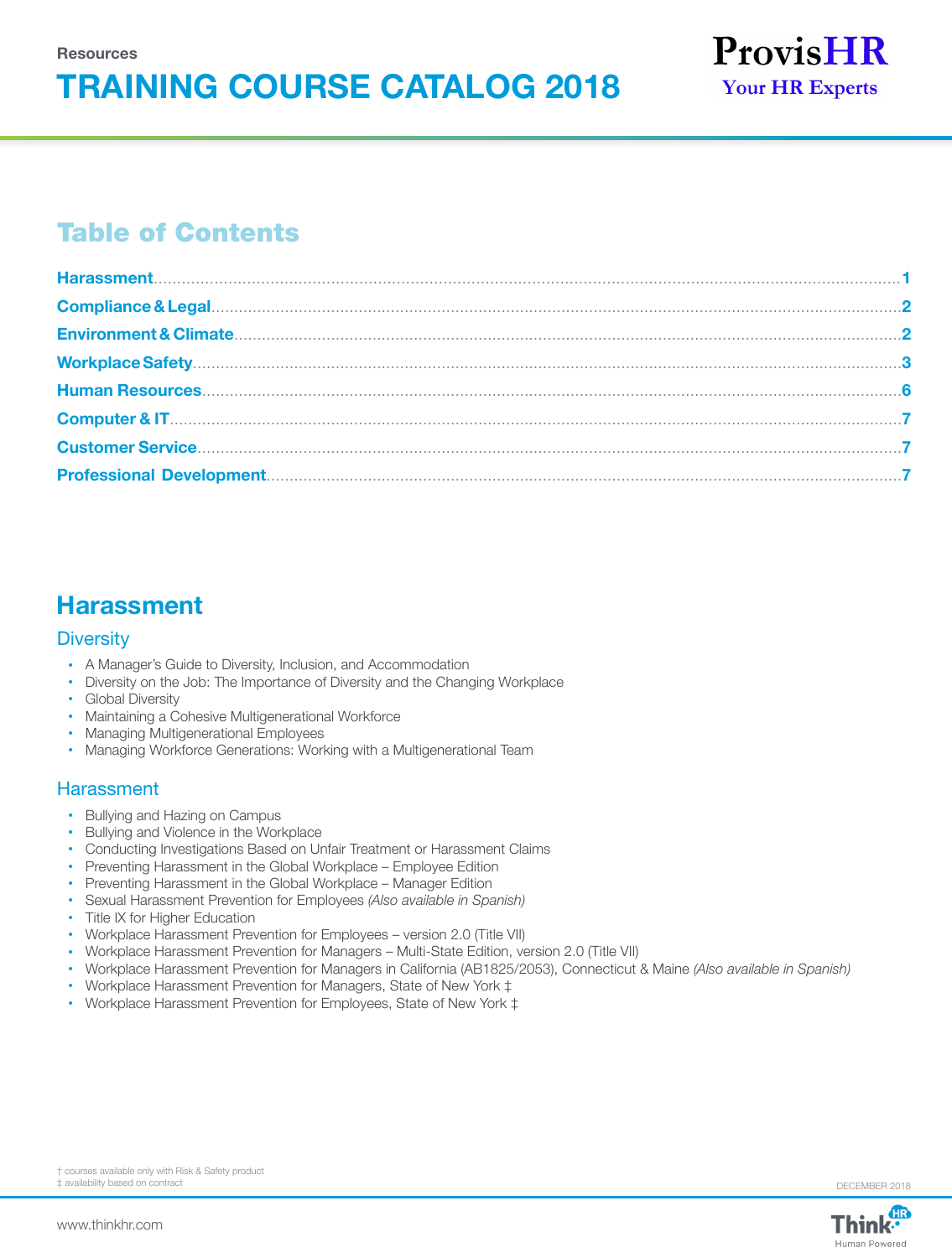# **Compliance & Legal**

#### Employment Law

- EEO and Lawful Hiring
- Active HIPAA Privacy Rule for Covered Entities
- HIPAA Security Rule for Business Associates
- HIPAA Security Rule for Covered Entities
- HIPAA Privacy Rule for Business Associates
- HIPAA for Non-Medical Employers
- HIPAA Privacy Essentials
- Privacy and Information Security
- Union Awareness
- Wage and Hour Awareness for Managers
- Wage and Hour for Employees
- Workplace Management: Employment Laws and Regulations

#### **Ethics**

- Business Ethics
- Code of Conduct Awareness Higher Education Edition
- Compliance Impact: Business Ethics–Adjusting the Figures
- Ethics at Work: Monitoring and Program Improvement
- Financial Integrity
- Global Conflicts of Interest
- Integrity in the Workplace

### HR Compliance

- Campus Security Obligations Under Federal Law
- FERPA for Higher Education
- Promoting a Substance-free Workplace
- Rightful Employment Termination

### Leaves of Absence

• FMLA Leave and More: An Overview of Legally Protected Leave

# **Environment & Climate**

### Environmental Compliance

- Asbestos †
- Environmental Regulations Overview †
- Laboratory Safety †
- Lead Awareness in Construction †
- Lead Awareness in General Industry †
- Mold Awareness †

### Hazard Communications

- Crane Signaling and Communications †
- Decontamination (HAZWOPER) †
- Emergency Response and Spill Control (HAZWOPER) †
- Fire and Explosion Hazards (HAZWOPER) †
- Globally Harmonized System of Classification and Labeling of Chemicals (GHS) †
- Hazard Communication (HAZWOPER) †
- Heat and Cold Exposure Management (HAZWOPER) †
- Site Safety and Health Plan Procedures (HAZWOPER) †
- Toxicology (HAZWOPER) †

† courses available only with Risk & Safety product ‡ availability based on contract DECEMBER 2018

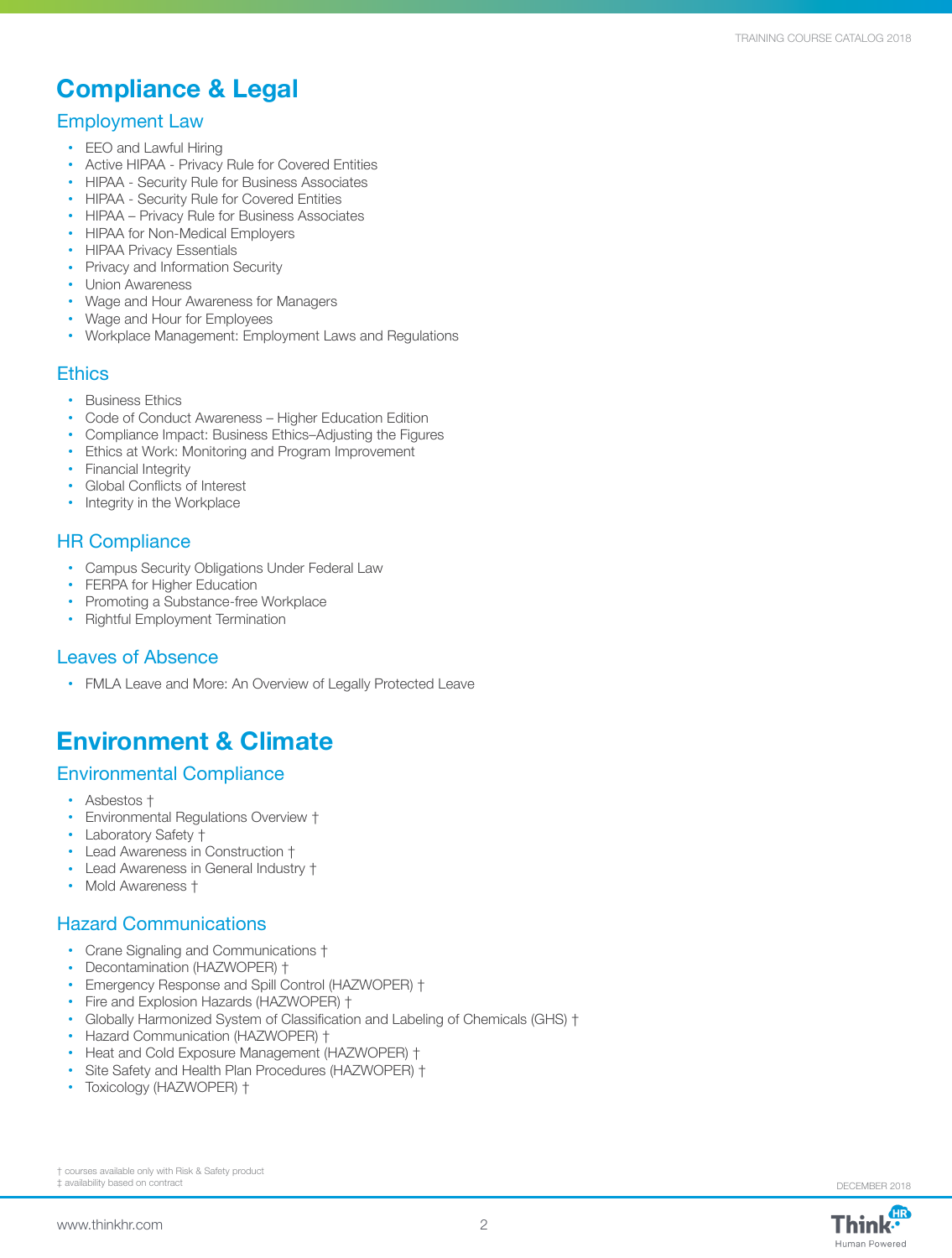### Hazardous Waste

- Biosafety Hazardous Waste Handling and Disposal †
- Hazardous Material Handling and Storage †
- Hazardous Materials in the Workplace †
- Hazardous Waste Generator (RCRA) †
- Regulatory Overview (HAZWOPER) †
- Site Control (HAZWOPER) †
- Storm Water Pollution Prevention †
- Universal Waste Rule Training †
- Waste Minimization and Pollution Prevention for Employees †

# **Workplace Safety**

### OSHA & General Safety

- Accident Investigation and Reporting †
- Aerial Work Platforms †
- Behavior-based Safety for Supervisors †
- Chemical Process Safety †
- Chemical Process Safety Management †
- Compressed Gas Safety †
- Contractor Safety †
- Crane Signaling and Communications †
- Electrical Safety †
- Global Safety Principles: Indoor Hoisting and Rigging †
- Hand and Power Tool Safety  $\dagger$
- Hand and Power Tool Safety Impact: Pneumatic Tools †
- Hydrogen Sulfide †
- Introduction to Industrial Hygiene †
- Introduction to OSHA †
- Job Hazard Analysis †
- Lead Awareness in General Industry †
- Machine Guarding †
- Mold Awareness †
- NFPA 1600 Disaster/Emergency Management †
- NFPA 70E Electrical Safety in the Workplace 2015 Edition †
- Office Safety +
- OSHA 300 Recordkeeping †
- Regulatory Information †
- Rigging Equipment and Inspection †
- Safety at Work: A Systematic Approach †
- Scaffolding and Ladder Safety †
- Scissor Lifts +
- Spill Prevention and Control †
- Spill Prevention, Control, and Countermeasure Plan †
- Trenching and Excavation Safety †
- Warehouse Safety †
- Welding, Cutting, and Brazing †
- Workplace Inspections †
- Workplace Safety Orientation †

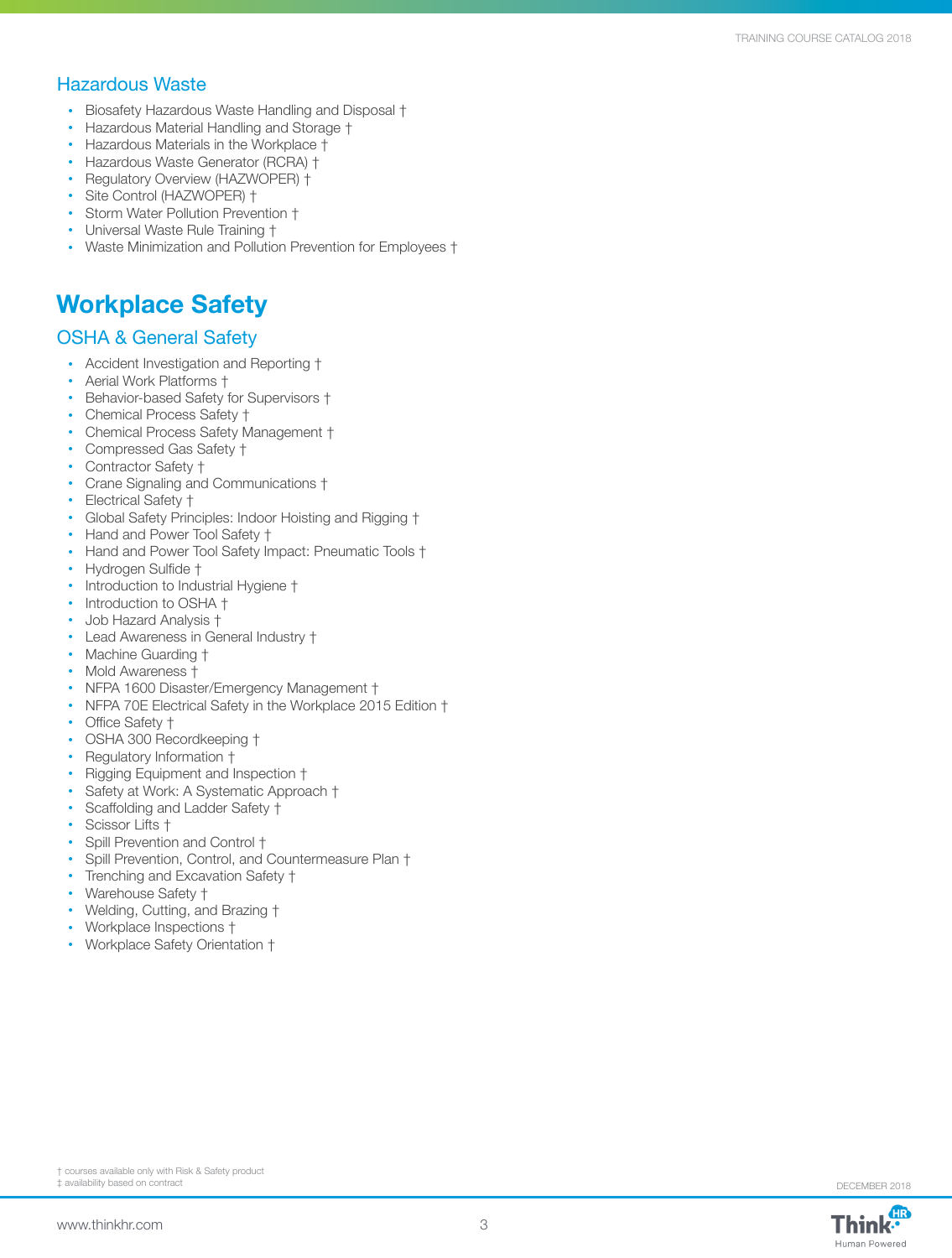### OSHA 10-hour General Industry

- Confined Spaces † *(Also available in Spanish)*
- Hazard Communication: An Employee's Right to Know † *(Also available in Spanish)*
- Safety Data Sheets † *(Also available in Spanish)*
- Slips, Trips and Falls † *(Also available in Spanish)*

### Personal Protective Equipment

- Hearing Conservation †
- Personal Protective Equipment (HAZWOPER) †
- PPE: Eye and Face Protection †
- PPE: Foot and Leg Protection †
- PPE: Hand Protection +
- PPE: Head Protection †
- PPE: Personal Protective Equipment † *(Also available in Spanish)*
- Respiratory Protection †
- Respiratory Protection Impact: Donning and Doffing †

### Personal Safety

- Back Safety and Injury Prevention † *(Also available in Spanish)*
- Benzene Awareness †
- Bloodborne Pathogen Awareness † *(Also available in Spanish)*
- Cold Stress †
- Electrical Safety †
- Fall Protection † *(Also available in Spanish)*
- Fire Safety and Prevention †
- First Aid: Basic †
- First Aid: Medical Emergencies †
- Flammable Liquids †
- Hazards to Outdoor Workers †
- Heat Stress Recognition and Prevention †
- Industrial Ergonomics +
- Laboratory Safety †
- Ladder Safety †
- Office Ergonomics †
- Portable Fire Extinguishers †
- Workplace Security Awareness †





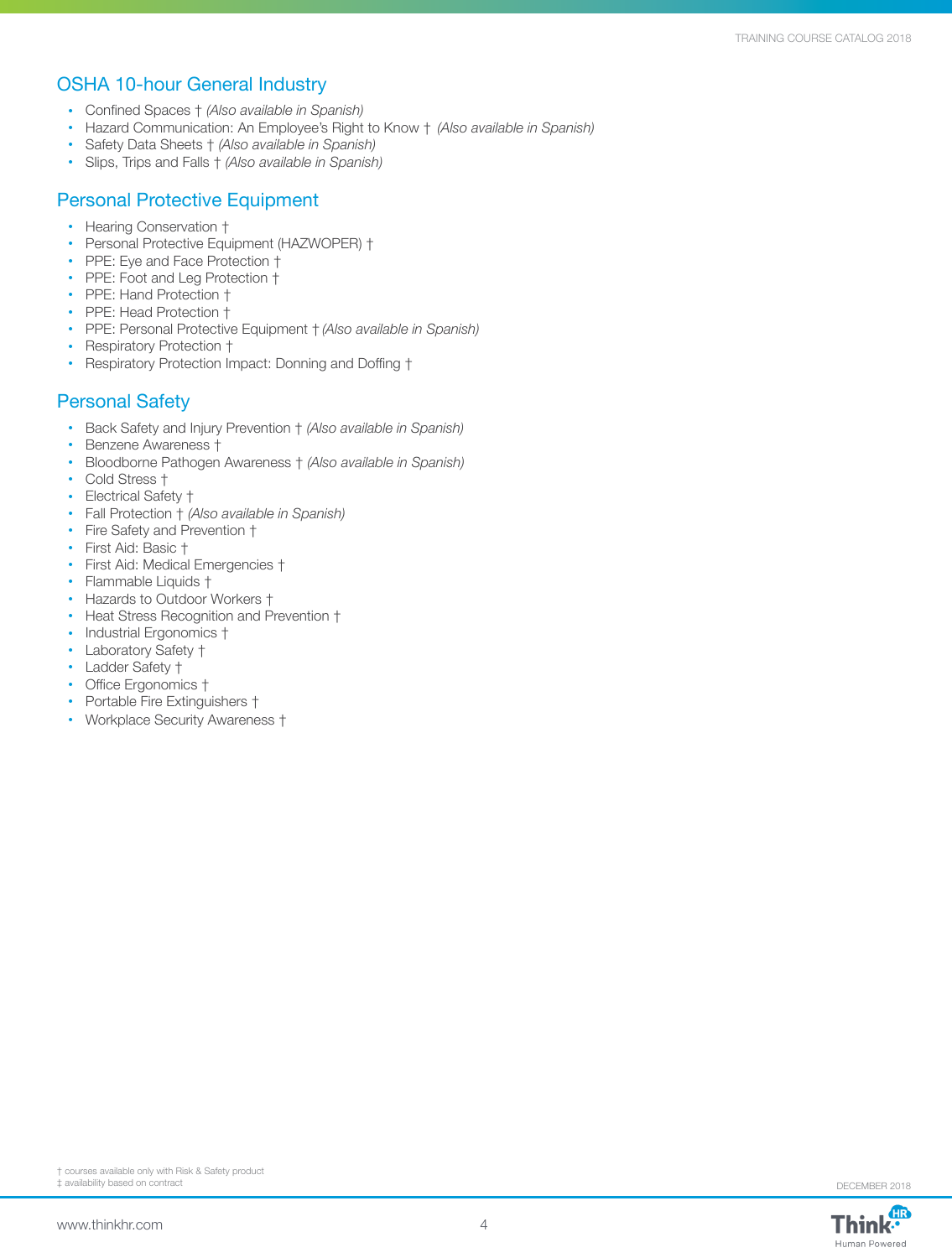#### **Transportation**

- Accident Procedures Involving Large Vehicles †
- Collision Avoidance †
- Defensive Driving † *(Also available in Spanish)*
- Defensive Driving Fundamentals † *(Also available in Spanish)*
- Defensive Driving: Truck Safety †
- Distracted Driving †
- DOT 1: Hazardous Materials Table †
- DOT 1: Introduction, Classification, and the Hazardous Materials Table  $\dagger$
- DOT 2: Packaging, Labeling, Marking, and Placarding †
- DOT 3: Shipping Papers †
- DOT 4: Loading and Storage †
- DOT: Air Brakes †
- DOT: Drug and Alcohol Awareness †
- DOT: Hours of Service †
- DOT: Inspections †
- DOT: Security for Shipment of Hazardous Materials †
- Emergency Situations While Driving †
- Ergonomics and Injury Prevention for Commercial Vehicle Operators †
- Flagging Safety +
- Flatbed Cargo Securement †
- Forklift Operation 1: Safety Inspection and Maintenance †
- Forklift Operation 2: Stability and Capacity †
- Forklift Operation 3: Load Handling †
- Forklift Operation 4: Traveling and Maneuvering †
- Forklift Safety Awareness †
- Hazardous Materials: Infectious Materials Transportation by Ground †
- Hazardous Weather Driving for Commercial Vehicle Operators †
- IATA 1: Hazard Class Identification/Classification †
- IATA 2: Marking and Labeling  $\dagger$
- IATA 3: Packaging †
- IATA 4: Documentation †
- IATA 5: Limitations and Shipment Review  $\dagger$
- IMDG 1: Introduction, General Provisions, and Classifications †
- IMDG 2: Dangerous Goods List, Special Provisions and Exceptions †
- IMDG 3: Packaging, Marking, Labeling, Placarding, and Documentation †
- IMDG 4: Loading, Unloading, and Offering Dangerous Goods  $\dagger$
- Loading Dock Safety †
- Negotiating Hazards for Commercial Vehicles
- Packaging Small Quantities †
- Safe Vehicle Backing †
- Trailer Coupling and Uncoupling †
- Urban Driving  $\dagger$
- US Export Controls †

Human Powered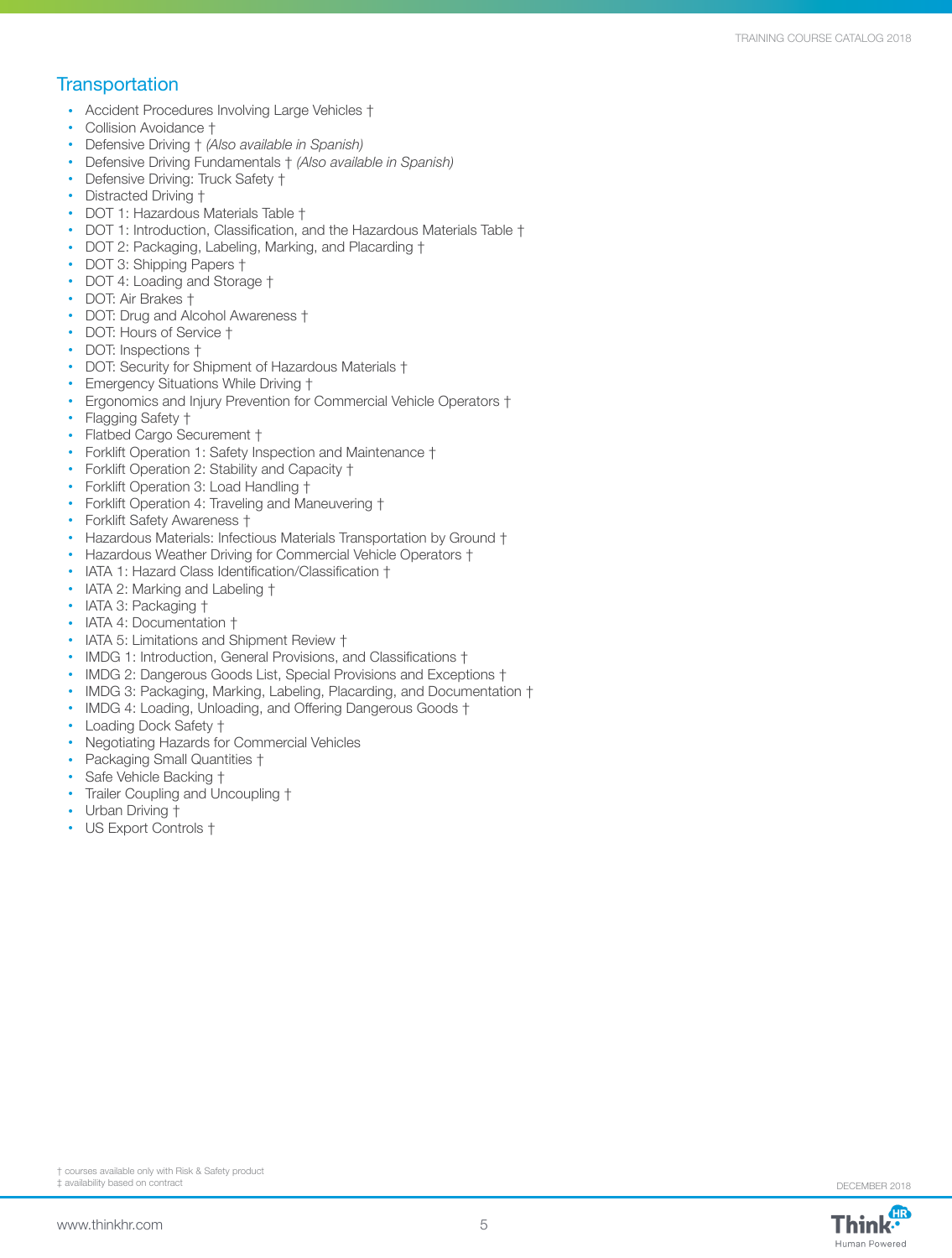### Workplace Safety

- Active Shooter
- Active Shooter: Preparation, Warning Signs and Survival
- Emergency and Disaster Preparedness *(Also available in Spanish)*
- Fall Protection *(Also available in Spanish)*
- Lockout/Tagout
- Lockout/Tagout for Authorized Persons *(Also available in Spanish)*
- Workplace Safety Orientation *(Also available in Spanish)*

# **Human Resources**

#### **Leadership**

- Achieve Your Objectives through Effective Delegation
- Being an Effective Team Member
- Building and Leading Teams
- First Time Manager: Understanding a Manager's Role
- Leadership Essentials: Motivating Employees
- Leading Teams: Building Trust and Commitment
- Leading Teams: Dealing with Conflict
- Leading Teams: Developing the Team and its Culture
- Leading Teams: Establishing Goals, Roles, and Guidelines
- Leading Teams: Managing Virtual Teams
- Leading Teams: Motivating and Optimizing Performance

### People Operations

- A Manager's Guide to Discipline and Documentation
- Compensation and Benefits: Managing Policies, Programs, and Activities
- Management of People: Talent Acquisition and Retention
- Managing Special Leaves of Absence Situations
- Retaining Your Talent Pool
- Rightful Employment Termination
- Strategies for Successful Employee Onboarding: Assessing Program Success
- Strategies for Successful Employee Onboarding: Getting Started
- The Benefits and Challenges of Engaging Employees
- Workforce Planning and Employment: Orientation, Onboarding, and Exit Strategies

#### Performance Management

- Human Resource Development: Performance Appraisal and Talent Management
- Monitoring and Improving Performance
- Performance Appraisal Essentials: 360-degree Appraisals
- Performance Appraisal Essentials: Conducting Traditional Appraisals
- Performance Appraisal Essentials: Planning for Appraisals
- Planning for Performance
- Strategies for Successful Employee Onboarding: An Introduction

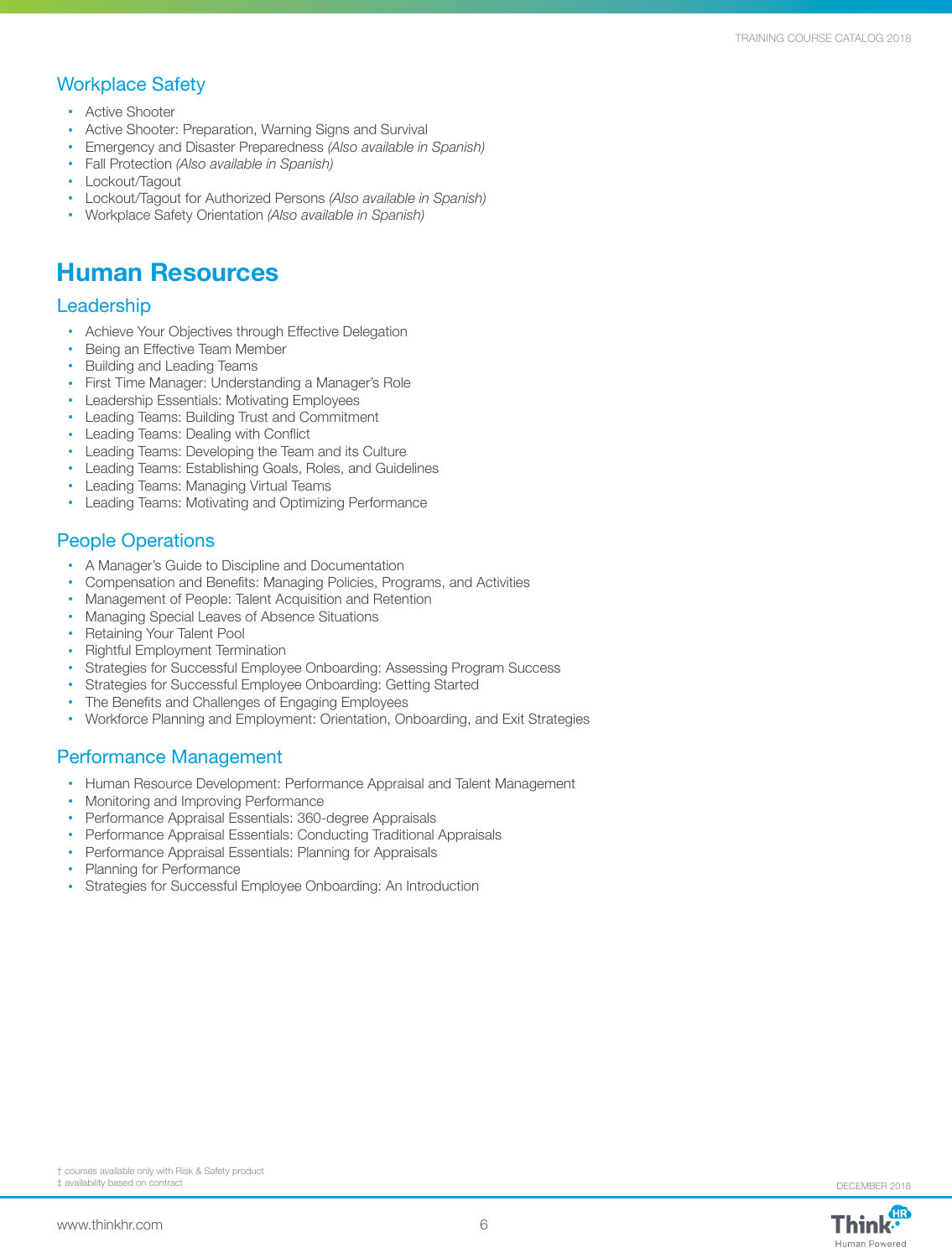#### **Wellness**

- Optimizing Your Work/Life Balance: Maintaining Your Life Balance
- Optimizing Your Work/Life Balance: Taking Control of Your Stress
- Pandemic Flu Awareness

# **Computer & IT**

#### **Cybersecurity**

- Cybersecurity: Practical Steps to Avoid Risk
- IT Security for End Users: IT Security Fundamentals
- Preventing Identity Theft +

## **Customer Service**

- Creating and Sustaining a Customer-focused Organization
- Customer Advocacy: Communicating to Build Trusting Customer Relationships
- Customer-driven Process Improvement: Identifying Customer NeedsCustomer Service Confrontation and Conflict
- Customer Service Fundamentals: Building Rapport in Customer Relationships
- Customer Service over the Phone
- Developing Your Customer Focus
- Essential Skills for Professional Telephone Calls
- Shaping the Direction of Customer Service in Your Organization
- The Angry Caller: What's Your Plan?

# **Professional Development**

#### **Meetings**

- Dealing with Common Meeting Problems
- Managing Effective Business Meetings
- Preparing for Effective Business Meetings

#### Workplace Skills

- Are You Listening to Your Customers?
- Basic Presentation Skills: Creating a Presentation
- Basic Presentation Skills: Delivering a Presentation
- Basic Presentation Skills: Planning a Presentation
- Business Writing: Editing and Proofreading
- Business Writing: How to Write Clearly and Concisely
- Business Writing: Know Your Readers and Your Purpose
- Communicating Across Cultures
- Communication Methods that Make Sense and Make Your Point
- Creating a Compelling Job Description
- Creating a Positive Attitude
- Emergency Response in the Workplace
- Essentials of Interviewing and Hiring: Conducting an Effective Interview
- Getting Results without Direct Authority: Persuasive Communication
- Handling Difficult Conversations Effectively
- Interpersonal Communication: Being Approachable
- Interpersonal Communication: Communicating Assertively
- Interpersonal Communication: Communicating with Confidence
- Interpersonal Communication: Listening Essentials
- Interpersonal Communication: Targeting Your Message

† courses available only with Risk & Safety product ‡ availability based on contract DECEMBER 2018